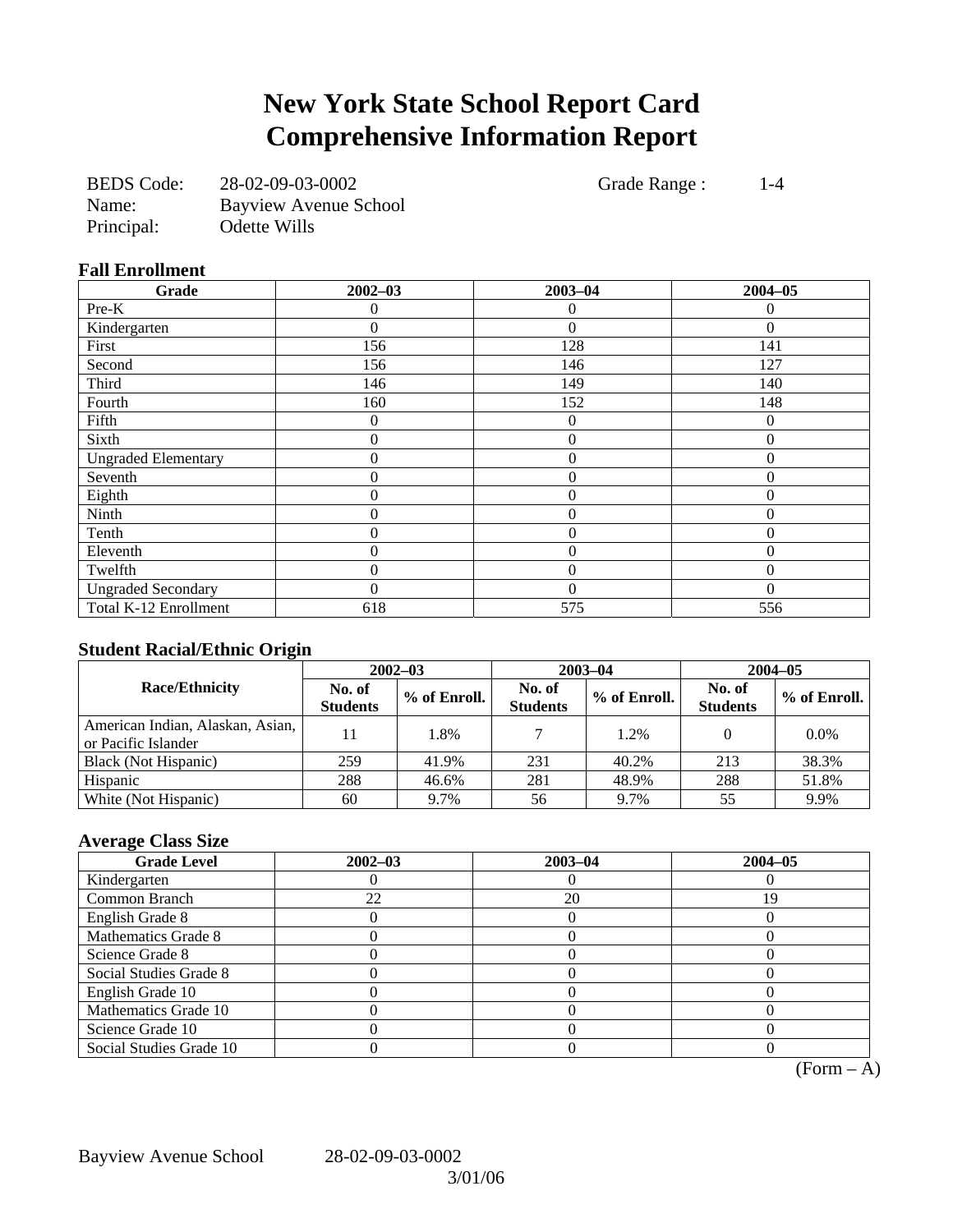#### **District Need to Resource Capacity Category**

| <b>N/RC Category</b> | <b>Description</b>                                                   |
|----------------------|----------------------------------------------------------------------|
|                      | This is an urban or suburban school district with high student needs |
|                      | in relation to district resource capacity.                           |

#### **Similar School Group and Description**

| <b>Similar School Group</b> | <b>Description</b>                                                                                                                     |
|-----------------------------|----------------------------------------------------------------------------------------------------------------------------------------|
|                             | All schools in this group are elementary level schools in urban or<br>suburban school districts with high student needs in relation to |
|                             | district resources. The schools in this group are in the middle                                                                        |
|                             | range of student needs for elementary level schools in these                                                                           |
|                             | districts.                                                                                                                             |

All schools within the same N/RC category are divided into three similar school groups defined by the percentage of students in the school who are eligible for the free-lunch program and/or who are limited English proficient (also known as English language learners).

#### **Student Demographics Used To Determine Similar Schools Group**

|                                   | $2002 - 03$ |         | $2003 - 04$ |         | $2004 - 05$ |         |
|-----------------------------------|-------------|---------|-------------|---------|-------------|---------|
|                                   | Count       | Percent | Count       | Percent | Count       | Percent |
| <b>Limited English Proficient</b> | 158         | 25.6%   | 157         | 27.3%   | 132         | 23.7%   |
| <b>Eligible for Free Lunch</b>    | 228         | 36.9%   | 185         | 32.2%   | 223         | 40.1%   |

#### **Attendance and Suspension**

|                               | $2001 - 02$      |         | $2002 - 03$      |         | $2003 - 04$      |         |
|-------------------------------|------------------|---------|------------------|---------|------------------|---------|
|                               | $%$ of<br>No. of |         | $%$ of<br>No. of |         | $%$ of<br>No. of |         |
|                               | <b>Students</b>  | Enroll. | Students         | Enroll. | <b>Students</b>  | Enroll. |
| <b>Annual Attendance Rate</b> |                  | 95.3%   |                  | 98.7%   |                  | 93.7%   |
| <b>Student Suspensions</b>    |                  | $.0\%$  |                  | 1.1%    |                  | 1.0%    |

#### **Student Socioeconomic and Stability Indicators (Percent of Enrollment)**

|                          | $2002 - 03$ | 2003-04 | $2004 - 05$ |
|--------------------------|-------------|---------|-------------|
| <b>Reduced Lunch</b>     | 10.2%       | 9.0%    | $1.0\%$     |
| <b>Public Assistance</b> | 51-60%      | 51-60%  | 51-60%      |
| <b>Student Stability</b> | 98%         | 97%     | 96%         |

#### **Staff Counts**

| Staff                                 | $2004 - 05$ |
|---------------------------------------|-------------|
| <b>Total Teachers</b>                 |             |
| <b>Total Other Professional Staff</b> |             |
| <b>Total Paraprofessionals</b>        | NΑ          |
| Teaching Out of Certification*        |             |

\*Teaching out of certification more than on an incidental basis.

 $(Form - B)$